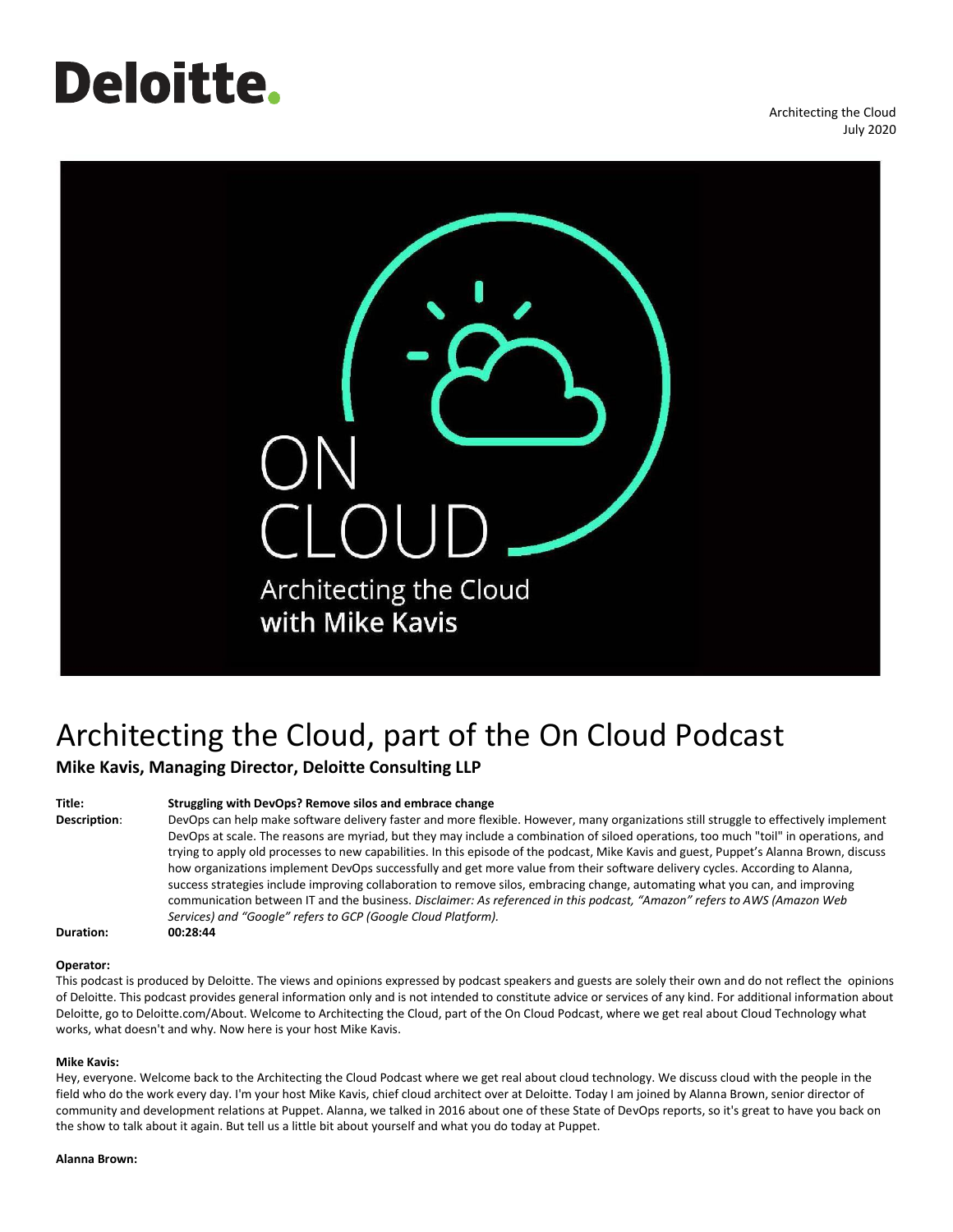Sure, Mike, and thank you so much for having me on your podcast and it's great to talk to you again. 2016 feels like a really long time ago. But I'm at Puppet and I'm responsible for a number of things including community and developer relations, strategic partnerships, and thought leadership. And I started at Puppet back in 2011 as DevOps was starting to become a thing. And I didn't even really know anything about DevOps then, but I was really drawn to Puppet, the company, and Luke Kanies, the founder, who you know as well, because of the huge potential I saw to change how IT operations works. And our core principle is all about making infrastructure actionable, scalable, and intelligent, so that the teams that operate that infrastructure are more powerful and valued in their organizations, and the teams that consume that infrastructure are also more agile and resilient.

So one of the things I'm most proud of in my career is creating the State of DevOps report, which I've been an author of every year since its inception back in 2012. And if you're not familiar with it, it's actually on its ninth year, and it is the longest-standing and most widely-referenced study on DevOps today. In the past eight years we've surveyed over 33,000 technical professionals from all around the world. Our report has been downloaded hundreds of thousands of times and it's referenced everywhere. So if you've been to a technical conference recently, you've probably seen the stats referenced there. We've been talked about in analyst reports and the whole "Accelerate" book is based on this data.

# **Mike Kavis:**

Cool stuff, and I've got every single one except 2012 here on my drive. And one of the things I did in preparation from this – and I've been writing about this for a long time, how one of the things DevOps focuses on is removing bottlenecks, right, and the bottlenecks are changing as companies mature. And I kind of said, like, at the beginning it was CI, right? How do we get consistent build and how do we get consistent deployment, and then a few years later DevSecOps, and now we're doing a lot of NewOps, and there's all these things. So what I did is I went, and I just took a couple highlights of the executive summaries over the years. I'm going to go through year after year and then I'm going to ask you what are the themes for 2020.

# **Alanna Brown:**

Great.

# **Mike Kavis:**

So there are some consistent themes each year, which is basically validating that DevOps done right helps companies become high performers, but there are specific things - I think the first couple years it was more validating DevOps and validating performance. And then 2014 it started talking about culture a little bit. 2015 there's lean management, a heavy focus on continuous delivery, the first couple whispers of burnout, right, and IT managers are critical in moving the change. And then I looked at 2016; we started talking about the entire software lifecycle, started talking about security and QA and end to end and it's not just dev and ops, right, which was pretty cool.

And actually that was the year we last talked about this topic. QA is everyone's job was one of the key findings in there and do experimentation, another – talk about lean, right? Go do experiments, stuff like that. Well, to do that, you have to have lean infrastructure. Then in 2017 there was a lot of talk about leadership, right, that the bottlenecks – we have teams that do this stuff good, but we can't scale this across the organization, so leadership. 2018 was a big focus on DevSecOps, cross-team sharing, the key practices for evolving, so again, that's more on the leadership; how do we evolve and grow DevOps throughout the whole company? And then last year it was a lot about work-life balance and burnout again. The change management process itself is a bottleneck, right? You can automate everything, but if you're automating and old legacy processes you still have these huge bottlenecks. And then communities of practice, right, again about how do we scale this, how do we get the knowledge out of those first couple groups and share that?

So that's kind of the history as I summed it up really quick. What can we expect in 2020? What are some of those themes?

# **Alanna Brown:**

Well, I'm so glad you asked, and thank you for that brief history of the State of DevOps report. You have really done your homework and there is a lot. I mean, I've written hundreds and hundreds of words about DevOps over the years, and even I have to go back through the reports to remember what we've talked about. But you're right. There are a lot of big barriers to DevOps adoption, and we've been at this for over a decade now. Like, think about that. It's been a decade of DevOps, right? The term was first coined, what, in 2008? And so I think a lot of organizations frankly are still struggling. We see a lot of organizations that have pockets of success with DevOps, but they haven't been able to realize the full potential of DevOps and scale that out more broadly across all of their teams so that it just becomes the de facto way that everyone works together.

And I think part of the problem is that there are so many organizational silos, and one of the things that has been so illuminating for me is doing what I call field work with these teams who are trying to adopt DevOps and getting together with these massive IT organizations, all the leaders from the different silos in IT. And the amazing thing to me is that they don't talk to each other. They don't share their practices. They have no idea what other teams are doing, because they're so focused on their own functional silo. And so that has been really amazing for me to see.

And I think there – I have a whole laundry list of barriers, everything from leadership support, which we've found from previous reports is hugely important because this cannot just be a bottoms-up, grassroots effort. At some point leadership has to be able to meet in the middle and unblock things for these technical teams. Measurement – we know that IT sucks at measurement. And DevOps is inherently hard to measure. And so we do have a lot of statistics and a lot of data that prove the value of DevOps and kind of justify it from a business perspective. The next step, though, is empowering people with the right language. And you really have to be able to speak the language of the other teams in order to get buy-in for this initiative.

Silos – again, as I mentioned these teams just don't talk to each other, and it's a big miss for a lot of companies. I think there's also a perceived skills gap, and software engineering practices are becoming more and more relevant. Now that doesn't mean that everyone has to be a developer, but it does mean that they have to know software engineering practices in order to be relevant and to continue their careers. Process inertia is another big issue. I think one of the biggest mistakes that organizations make and the biggest trap they fall into is as they're trying to implement these DevOps practices, they're also trying to apply old processes to new capabilities. And it's an effort to govern and control something that feels unknown and scary, but sometimes you just have to break the rules so you can make progress.

And I think this requires really strong leadership to give teams the permission to break the rules, to take some calculated risks and to allow for failure. And we always hear fail fast, and I believe that is so true. If you want teams to move fast, you have to decentralize decision making, you have to put the decision making power back into the hands of the people actually doing the work, and you have to expect failure sometimes. And finally I think toil is a big issue and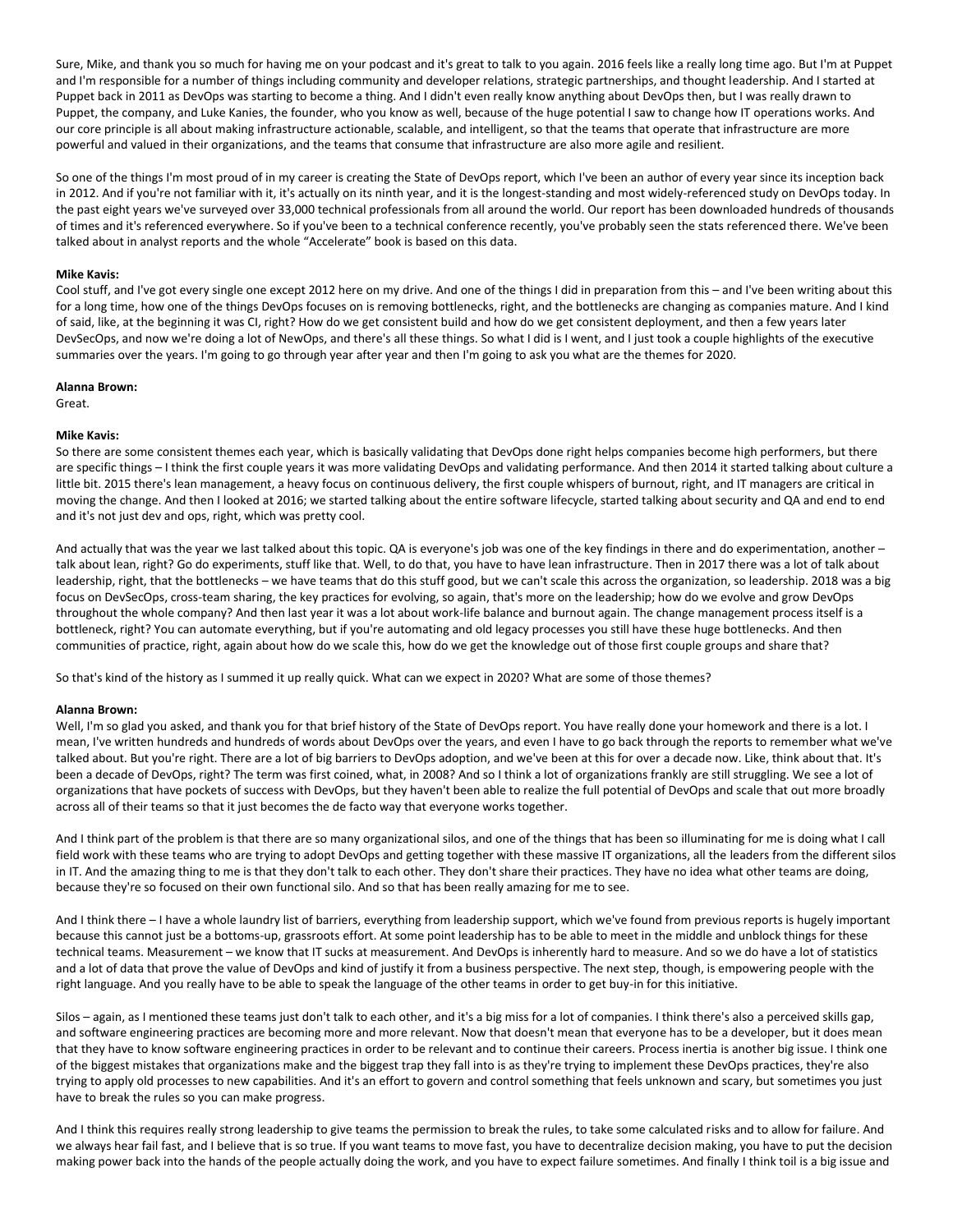something that is a major roadblock to success. If you're not familiar with Google's SRE book and how they define toil, it's basically any work that is directly tied to running a service that is both manual, repetitive, automatable, and there's no enduring value in this toil. And so the SREs at Google are tasked with spending 50 percent of their time on engineering work, and that's to automate all of these manual time-consuming processes. So I think that's a big barrier.

So looking across all these big barriers, one of the things that we're most interested in tackling for the 2020 State of DevOps survey and report is looking into change management practices. Like ITSM and ITIL are pretty much ubiquitous in large enterprises, and I think they are perceived as a large barrier to adopting DevOps practices. And then we also want to understand how that ties into self-service platforms. So we see a movement towards operations teams developing these self-service platforms that enable agile delivery teams to build and deploy their applications on top of, and we're just interested in investigating that a little bit more.

# **Mike Kavis:**

Yeah, so you hit on a couple topics I talk a lot about. One is cloud platforms, and those can be good and bad, right? They should be good, right – creating a way where developers can come, self-service, get what they want, all the goodness of the security and control policies baked in to keep them safe. What often happens, though, is they build those on their favorite IT service-desk platforms instead of building it on – if they're using AWS or Google on those platforms. So they're doing the right thing trying to create cloud platforms, but they're trying to use technologies that they're used to, kind of what you were referring to, bringing the old processes and technologies forward. And then the other thing I wanted to ask you – you mentioned SRE. I keep reading DevOps versus SRE and I kind of shake. It's like it's not – to me DevOps is end to end. You have a business problem and all the people, process, technology to get that running, and I'm going, "SRE's a part of that." But what's your take on it? I keep going LS is dead, SRE, and SRE versus DevOps, and I'm like, "That doesn't even make sense to me." So I just wanted to get your take on that.

# **Alanna Brown:**

It doesn't make a lot of sense to me, and I think really what we have to go back to is the core principles of DevOps themselves. Those have not changed in the last decade. Culture, automation, measurement, sharing – those are still the core pillars of DevOps. No matter what you call your function, I think those core pillars are so relevant to kind of modern operations.

# **Mike Kavis:**

I agree. The culture and the measurement part is not usually the focus early on. The focus is usually the tools, right, and a lot of times implementing those tools on top of legacy – or sometimes implementing legacy tools, but on top of legacy change management processes, right? One of the biggest bottlenecks is having these 12 review boards and you can't push anything to production till the Thursday meeting where you've got to get and talk to a bunch of people who don't know your app and get approval and all that stuff. And I kind of mentioned this the other day to some friends. This is a once-in-a-lifetime opportunity to build these processes greenfield. Don't bring the old stuff forward. But that's what happens a lot. Why do you think that is?

# **Alanna Brown:**

Well, I think it's the familiar. It's the known. And I think there are a lot of different functions within an organization that feel like they need to have a say in what's being built and what's going on. And there's also a lot of status quo thinking frankly in these organizations. So when we talk about process inertia, we see this so much, especially in large organizations where we have this very involved change management process, but no one fully understands what it is, what the purpose of it is, how they can actually effect change in these processes to make it more agile. Typically what we see is people going a little bit rogue, right? So they will do something. They'll do it ten times, prove success with it, and they'll be like, "Hey, look, I have the proof that this will work without all of this heavy change management process." And that's the only way that they can actually effect change. So that's one of the things that we're looking at in the 2020 survey. We really want to understand how do people effect change. Do they feel empowered to actually change the processes that have been foisted upon them that they had no hand in creating?

# **Mike Kavis:**

Yeah, and a lot of heavily regulated companies that I've been to, there is no flexibility to change that individually. I mean, some of them through campaigning and meeting there's an opportunity, but there's no way that like a developer could say, "Hey, I've done this ten times, and we're just going to implement that." Especially in like banking and healthcare, right? There are strict, strict rules. They're so conservative, right? One of the places I worked at, though we finally got into a value-stream mapping exercise, and we had a good 20-plus people from all over the place. And when we drew this thing out on the wall, I think it was the first time anyone understood what was all involved. And even the process owners of certain things looked at this and said, "Well, this is wrong." Sometimes it just takes visualizing it. As you said, people don't know how to even navigate this process. So do you see a lot of teams taking that approach? I know it's tough because you're crossing a lot of organizational boundaries, but do you see companies taking that value-stream approach and mapping things out and saying, "This is what it is and here are the bottlenecks"? Do you see any of that?

# **Alanna Brown:**

I see a little bit of it, but to be honest I don't see a ton of it, because I think where most people start is where the pain is the greatest. So most people focus on deployment pain, and I think that is absolutely the right place to start, is to really focus on the things that are painful and prioritize them. And that's really where the dev and the ops functions meet; it's at deployment, right? And so that's why there's been such a focus on that. And I think as soon as you start to move further out from deployment, things start to get really complicated. So in our 2019 State of DevOps report, we looked at integrating security into the DevOps lifecycle.

And what we found is that in the middle stages of that integration process, things get so messy. And we've seen this in other reports as well, where the middle stages are always messy, and it's called a J curve, where things start out swimmingly, right? Everyone is kind of boosted by some of the low-hanging fruit and the quick wins and the success that they're seeing, but then things quickly get really, really hard as you start to kind of unlock and dig into some of the underlying complexity that has really been masked over by all of this duct tape, right? And so – and things do get better over time if you push through those middle stages, but it can be really hard to do that, and a lot of companies just don't come out of that trough.

# **Mike Kavis:**

Yeah, and that's why I'm kind of a champion of re-evaluating operating models, right? Because as long as all security people are in a security silo, and all dev people are in a dev silo and all ops people are in an ops silo, it's really hard to change some of those things. So are you seeing full-stack teams being stood up that may have embedded a security architect, embedded a quality person? What do you see out there?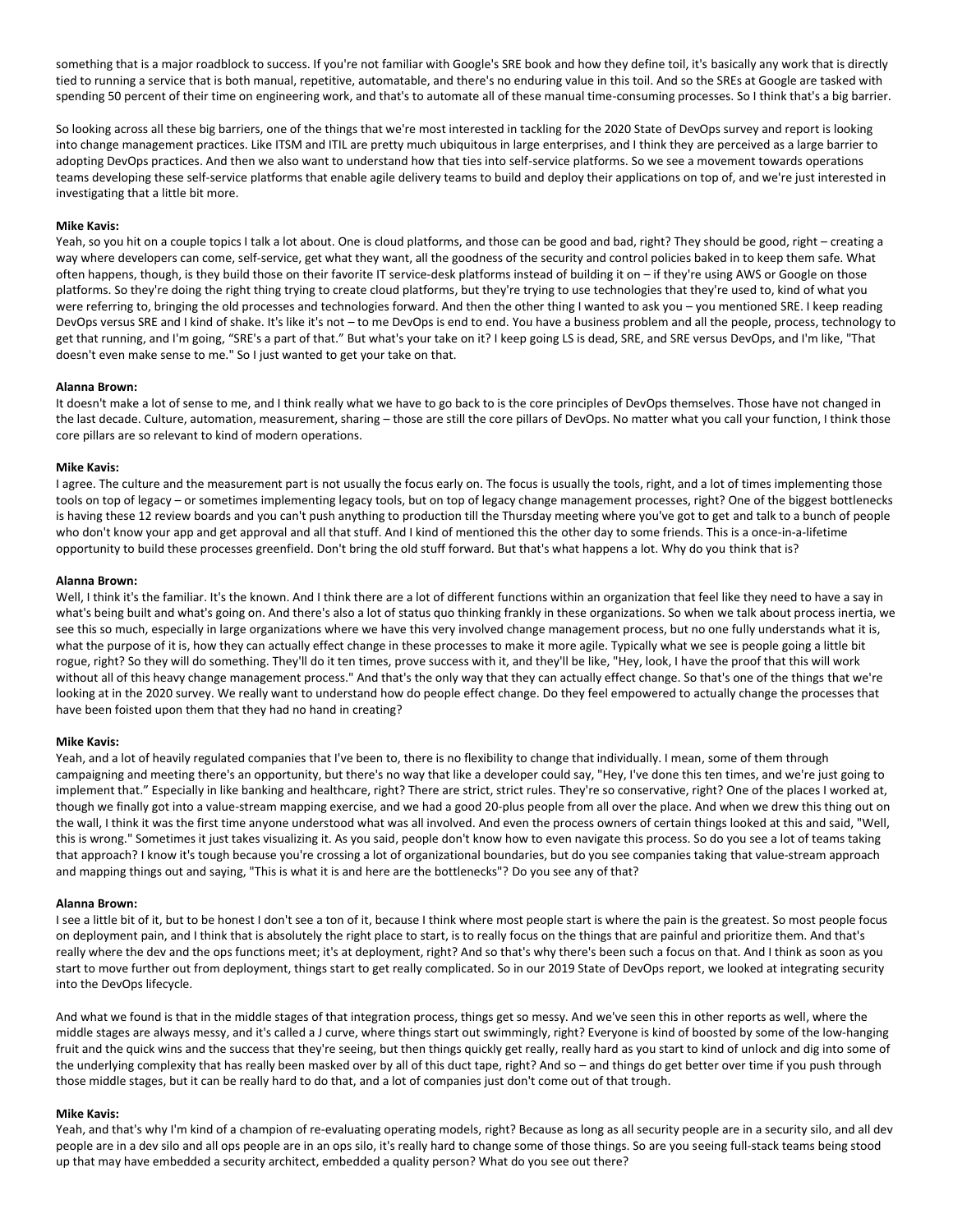# **Alanna Brown:**

Yeah, and we actually studied this in our 2019 State of DevOps report. And so we looked at security integration, team structure, that kind of thing, and what we found is that teams were embedding security experts, or they have a developer who's very security-minded and is offering guidance on security practices. But I think what we also found that is more important is that this isn't just about – I think there's a big misconception that DevSecOps is just about shifting some security tests to the left. That's not it. This is about fundamentally changing how all of these teams work together and how they collaborate. And so it's necessary to shift those practices to the left, shift security testing to the left, but it is not sufficient to be doing DevSecOps.

So one of the really interesting things is we looked at some of the key practices that improved security posture, and you know, we threw in a bunch of different practices in there, and there were five that emerged as kind of the top five that really improved security posture. And they were all – they all required a very high degree of collaboration early in the delivery cycle. So let me give you a couple of examples. The very first one was security and development teams collaborating on threat models. And if you think about this, this happens in the planning and design phases. This is very early on. And this is really like – it's a verbal exercise where you're modeling out all of these different security threats and figuring out what your risk level would be, how you're going to react to those threats, and really working as a team. And that's one of those things that brings teams together, is having that mutual shared understanding of what's at play.

The second practice was security tools are integrated in the development integration pipeline. So that makes engineers really confident that they're not inadvertently introducing known security problems into their code bases, and it puts that decision making power at – it's very timely, and it's also within the tool that the developers are already using or within the pipeline that developers are already using. So those are just a couple of examples of those practices, but I just wanted to point out that collaboration really is key, and it really does lead to better outcomes.

# **Mike Kavis:**

One question on that is usually there's like a 20 to 1 developer to security person ratio. How can we scale that, right? Obviously security can't meet with every single development team, especially in a larger organization. I know some of that is security in the platforms, right? So it's easier to work with a platform team and embed security. But on the application side, how do we scale that? How do we get enough security collaboration with developers when there's such a different ratio?

#### **Alanna Brown:**

Yeah. I mean, I think the first thing is embedding those tools and those practices within the pipeline itself and making sure that security teams – I think training is important, but it alone is not sufficient, because who's going to go back and remember the security training they took in 2019 and be able to apply it to whatever new feature they're building today, you know? So I think the ongoing training and education is really key, but everything comes back to collaboration and sharing. So if you have a centralized security team, which most large enterprises have, their job should be really automating what they can, making sure that they are giving the feedback to the delivery teams on what tests can be automated, so that they can really focus on some of the higher-level stuff, the higher-risk areas of code where manual reviews do need to happen.

And I think the other thing is we always hear that application security developers are one of the hardest skills to hire for. I would argue that the perceived skills gap may not be as big as you think it is. There are always application developers out there who are highly security-minded. I can think of several within Puppet who have had such a big influence on our security practices. And so I think it's really important to make sure that those people are recognized and embedded within the teams.

# **Mike Kavis:**

So last question here. We talked a lot about the barriers, but what are some of the characteristics you keep seeing in the companies that are far along in their journey and are having lots of success? What are those two or three things that you keep seeing over and over in those success stories?

#### **Alanna Brown:**

Well, as I said earlier, the DevOps principles haven't really changed over the past decade, even though our understanding of DevOps has changed quite a bit through the research we've done and through seeing how teams have actually implemented DevOps over time. And so the things that haven't really changed is that we see high performers, they are able to move faster. They're more agile. They're able to deploy more frequently. And on the flipside of that they also fail significantly less often than their lower-performing counterparts. And so they have greater system stability, they treat infrastructure as code, and they have good software engineering practices around their infrastructure as code.

A lot of the highest performers have been doing DevOps for a while. And though it's sad to say, a lot of companies have been at this for many, many years, and part of it is because they haven't had a lot of prescriptive, pragmatic guidance, because DevOps really is a set of principles. But I think there are some pretty common adoption patterns that we've seen across a lot of companies, and I think where you start is really, really important. So that's why in our 2018 State of DevOps report we built out a DevOps evolution model which is all about looking at the common adoption practices. And the first two stages are about rationalization and standardization, so it's all about rationalizing what you have today, because as you know, Mike, enterprises are very complex, and they have one of everything.

Like, every software, every platform, every language under the sun, right? And so the really hard work starts at the beginning of being able to standardize and really limit choice, and a lot of organizations don't want to do that. They think of standardization as a dirty word, but it's so important. And then as we look upstream from that, you look at the organizations that are succeeding at building out these self-service platforms, why is that? Well, part of the reason is because they did that work early on to standardize and rationalize, so now they have this limited set of offerings that they can offer and then they can scale more effectively that way.

So those are a couple of things. We do know that DevOps is a competitive advantage and all you have to do is look around and see the organizations that have been doing this for a while and hear how they talk about DevOps, how they're able to deploy multiple times a day. They are able to recover much faster. They're doing things that most normal organizations just can't even conceive of. We do know that automation is just critical. If you want to get rid of the toil, you have to automate, and you have to actual dedicate cycles for people to be able to automate. You have to give them the space to do that.